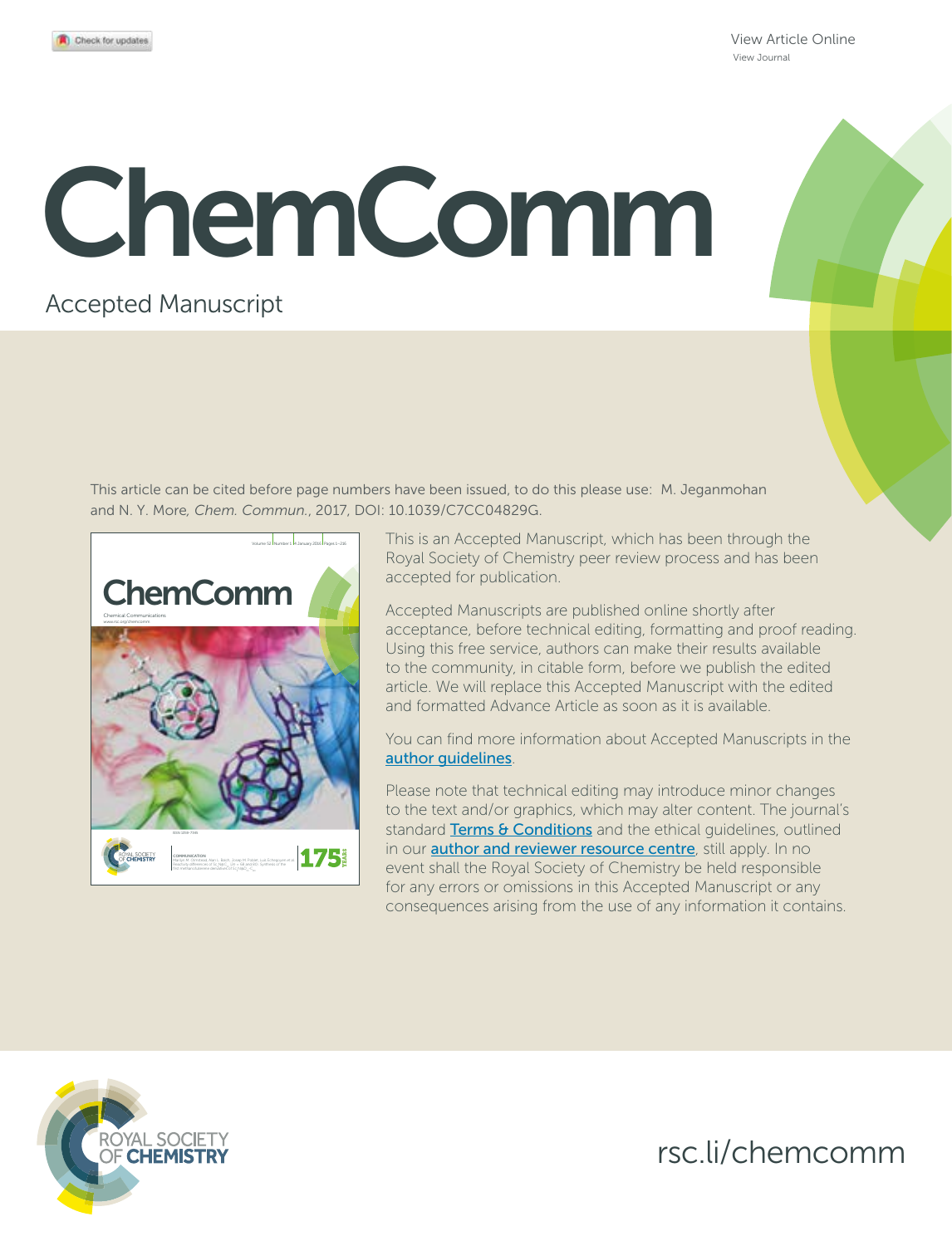www.rsc.org/xxxxxx

## **COMMUNICATION**

## **Solvent-controlled selective synthesis of biphenols and quinones via oxidative coupling of phenols**

 $\boldsymbol{\mathrm{N}}$ agnath  $\boldsymbol{\mathrm{Y}}$ adav More<sup>a</sup> and Masilamani Jeganmohan $^{*^{a,b}}$ 

*Received (in XXX, XXX) Xth XXXXXXXXX 20XX, Accepted Xth XXXXXXXXX 20XX*  <sup>5</sup>**DOI: 10.1039/b000000x** 

**A regioselective synthesis of unsymmetrical and symmetrical biphenols and binaphthols via oxidative coupling of phenols or naphthols in the presence of K2S2O<sup>8</sup> in CF3COOH at ambient conditions is described. Interestingly, 1:1 ratio of**  <sup>10</sup>**H2O and CH3CN solvent mixtures at 80 °C instead of CF3COOH provided substituted unsymmetrical quinones. A gram scale synthesis of biphenols and binaphthols was demonstrated.** 

 Biphenols and binaphthols are highly valuable organic 15 molecules and these structural units are present in various biologically active molecules, natural products and functional materials.<sup>1</sup> In addition, these molecules are used as ligands in various organic transformations and enantioselective reactions.<sup>1</sup> The oxidative coupling of phenols or naphthols mediated by <sup>20</sup>metal salts or oxidizing agents is a powerful and easily affordable

- method to synthesize biphenol and binaphthol molecules in a highly regioselective manner. It is important to note that the nature prefers to synthesize natural products and biomaterials via the oxidative phenol coupling by using oxidative enzymes such 25 as laccase, peroxidase and cytochrome P450 (CYP) as catalysts.<sup>2</sup>
- Traditionally, biphenols and binaphthols are prepared by the coupling of phenols or naphthols by using a stoichiometric amount of metal salts.<sup>3</sup> Later, the oxidative coupling reaction was carried out with metal catalysts and stoichiometric amount of
- 30 oxidants.<sup>4</sup> In the meantime, a similar type of coupling reaction has been done by employing organic reagents such as hypervalent iodine(III) reagents, peroxides, DDQ, NaOCl and NaNO<sub>2</sub>.<sup>5</sup> Subsequently, the oxidative coupling reaction can be achieved via an electrochemical oxidation pathway using boron-doped 35 diamond electrode (eq 1).<sup>6</sup>

 The direct oxidative coupling of substituted Guaiacols and phenols to symmetrical biphenols (*ortho-ortho* coupling reaction) by the metal catalysts or organic reagents has been well documented in the literature. For the first time, by applying BDD <sup>40</sup>anode, Waldvogel's group synthesized the unsymmetrical biaryl in the homocoupling reaction of Guaiacol derivative via the radical mechanism.<sup>6*a*</sup> Very recently, Pappo's group has prepared unsymmetrical biaryl molecule by the homocoupling of Guaiacol derivative in the presence of iron catalyst via radical-anion <sup>45</sup> pathway (eq 1).<sup>4k</sup>



 Inspiration by this work and our continuous interest on persulfate chemistry prompted us to explore the possibility of using persulfate reagent for the oxidative coupling of phenols and  $50$  naphthols.<sup>7</sup> Herein, we report the oxidative dehydrogenative homocoupling of phenols providing unsymmetrical and symmetrical biphenols in the presence of  $K_2S_2O_8$  in  $CF_3COOH$  at ambient conditions. When 1:1 ratio of  $H_2O$  and  $CH_3CN$  solvent mixtures was used instead of CF3COOH, *para*-*para* coupling <sup>55</sup>biphenols and quinone derivatives were obtained. It is believed that the coupling reaction proceeds via the radical intermediate and the corresponding radical intermediate allows the incoming nucleophiles to attack at the various sites of phenols selectively. Thus, in the reaction, *ortho*-*ortho*, *ortho*-*meta*, *meta*-*para* and <sup>60</sup>*para*-*para* coupling products were observed from the homocoupling of phenols.



**Scheme 1** Cross-coupling of phenols **1a-b**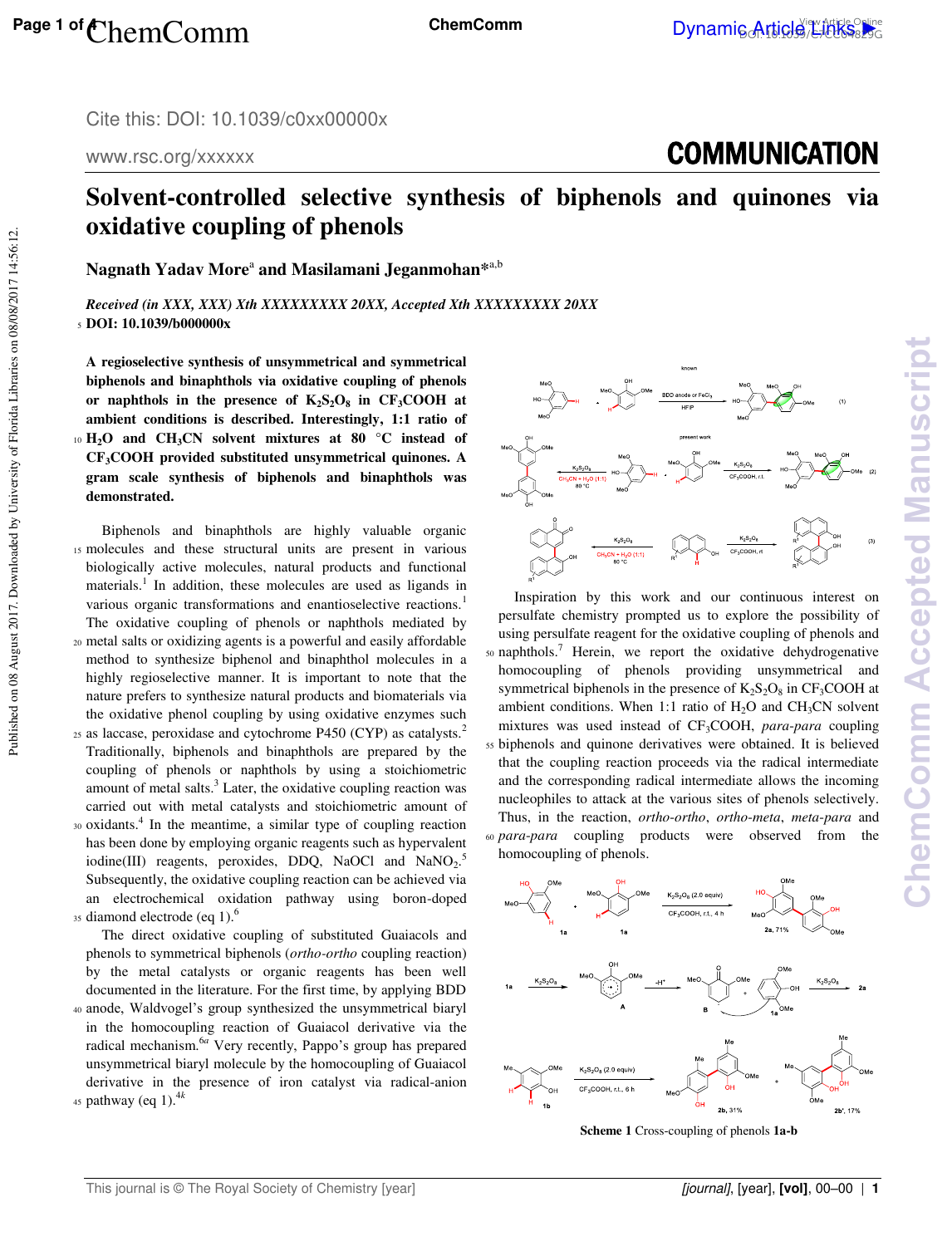70

 Initialy, the oxidative homocoupling of 2,6-dimethoxylphenol  $(1a)$  was carried out with  $K_2S_2O_8$  in CF<sub>3</sub>COOH at room temperature for 4 h. Interestingly, in this reaction, only unsymmetrical biphenol **2a** was observed in 71% yield via the <sup>5</sup>*meta*, *para* C-H coupling corresponding with the hydroxy group of phenol **1a** (Scheme 1). No other competitive symmetrical *ortho-ortho* coupled biphenol was observed in the reaction. The coupling reaction did not proceed without  $K_2S_2O_8$ . Apart from  $K_2S_2O_8$ , the reaction was also examined with  $Na_2S_2O_8$ , <sup>10</sup> (NH<sub>4</sub>)<sub>2</sub>S<sub>2</sub>O<sub>8</sub>, PhI(OAc)<sub>2</sub> and oxone. Among them,  $(NH<sub>4</sub>)<sub>2</sub>S<sub>2</sub>O<sub>8</sub>$ was as effective as  $K_2S_2O_8$ , giving **2a** in 65% yield.  $Na_2S_2O_8$  and oxone were partially effective, affording **2a** in 40% and 49% yields, respectively.  $PhI(OAc)_2$  inefficient for the reaction. CF3COOH is also crucial for the reaction. AcOH and *iso*-PrOH <sup>15</sup>solvents were less effective, providing product **2a** in 31% and 23% yields, respectively. Other solvents MeOH, DCE,  $H_2O$  and  $CF<sub>3</sub>SO<sub>3</sub>H$  were not effective. The coupling reaction was examined with various amount of  $K_2S_2O_8$ . Using 1.0 equiv and 1.5 equiv of  $K_2S_2O_8$  product **2a** was observed only in 55% and  $_{20}$  66% yields, respectively. With 2.0 equiv of  $K_2S_2O_8$ , product 2a was observed in 71% yield (Scheme 1). In this transformation, the naturally occurring Syringol undergoes SET mechanism giving phenol cationic radical intermediate **A** with  $K_2S_2O_8$ . Further, intermediate **A** was converted into *para*-phenoxyl radical <sup>25</sup>**B** under the reaction conditions (see ESI, page S4-S7). The stability of phenoxyl and phenol cationic radical intermediates was well studied in the literature.<sup>8</sup> Later, intermediate **B** undergoes radical-anion coupling with another molecule **2a** to produce exclusively unsymmetrical biphenol **2a**. Next, the <sup>30</sup>oxidative coupling reaction was examined with 4-methyl-2 methoxy phenol (**1b**) (Scheme 1). In the reaction, interestingly 49% yield of *ortho*-*meta* coupling unsymmetrical biphenol **2b** along with *ortho*-*ortho* coupling biphenol **2b'** in 13% yield were observed. Due to the substitution at the *para* position of **1b** could <sup>35</sup>cause of the dropping the yield of *ortho-meta* coupling product **2b**. It is important to note that the 2,4-dimethylphenol (**1c**) provided symmetrical *ortho*, *ortho* coupling product **3a** in 73% yield with  $K_2S_2O_8$  in CF<sub>3</sub>COOH under ambient conditions (Scheme 2). No other competitive side product was observed in 40 the reaction.

Published on 08 August 2017. Downloaded by University of Florida Libraries on 08/08/2017 14:56:12. Published on 08 August 2017. Downloaded by University of Florida Libraries on 08/08/2017 14:56:12.



**Scheme 2** Homocoupling of 2,4-dimethylphenol (**1c**)

 The scope of oxidative coupling reaction was examined with <sup>45</sup>various substituted phenols **1d-i** (Scheme 2). The homocoupling of 2-bromo-4-methylphenol (**1d**) and naturally occurring sesamol  $(1e)$  proceeded well with  $K_2S_2O_8$  giving symmetrical biphenols **2d** and **2e** in 58% and 80% yields, respectively. 4-Methoxy phenol (**1f**) and 4-iodophenol (**1g**) also efficiently participated in

<sup>50</sup>the reaction, providing biphenols **2f** and **2g** in 55% and 49% yields, respectively. It is noteworthy that the sensitive iodo and bromo groups were compatible for the reaction. Interestingly, 4 phenylphenol (**1h**) and hydroxyl substituted 4-phenylphenol **1i** afforded the corresponding biphenols **2h** and **2i** in 69% and 79% <sup>55</sup>yields, respectively. Next, the scope of the reaction was examined with naphthols **1j-m**. 2-Naphthol (**1j**) underwent homocoupling efficiently at room temperature giving binaphthol derivative **2j** in 80% yield. A highly useful naphthalene-2,3-diol (**1k**), naphthalene-2,7-diol (**1l**) and naphthalene-2,6-diol (**1m**) provided <sup>60</sup>the corresponding binaphthols **2k-m** in 70%, 72% and 78% yields, respectively. It is important to note that in **1i** and **1l-m**, two hydroxy groups are present on the aromatic ring. Chemoselectively, only one of the hydroxy groups was involved in the coupling reaction. The coupling reaction was not 65 compatible with phenols having electron-withdrawing substituents such as  $CO<sub>2</sub>Me$ , COMe, F, Cl, NO<sub>2</sub> and Br at the *para* position.



**Scheme 3** Scope of phenols and naphthols



#### **Scheme 4** *para*-*para* Coupling of phenols

 A similar type of oxidative coupling reaction was examined with 2,6-dimethyl phenol (**1n**) under the optimized reaction conditions. However, no coupling product was observed. Later, <sup>75</sup>the solvent and temperature optimization was done. When biphasic solvent system that is 1:1 ratio of  $H_2O$  and  $CH_3CN$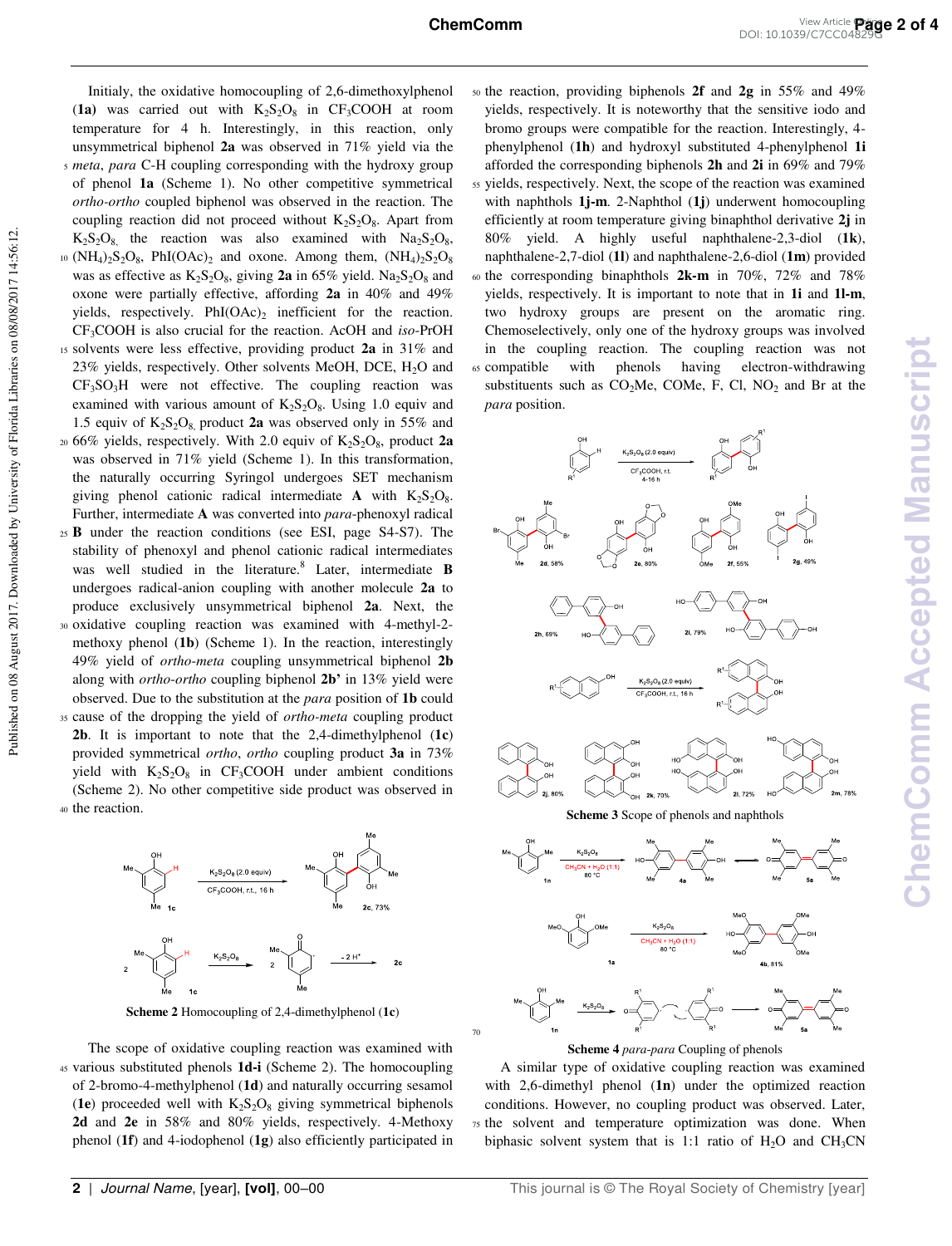solvent mixtures was used instead of  $CF_3COOH$  at 80 °C, the oxidative coupling reaction yielded symmetrical *para*-*para* coupling biphenol **4a** in 62% yield. Similarly, in the 1:1 ratio of H2O and CH3CN solvent mixtures, 2,6-dimethoxyphenol (**1a**) <sup>5</sup>provided *para*-*para* coupling biphenol **4b** in 81% yield. It is intereting to note that the 2,6-dimethoxyphenol (**1a**) provides unsymmetrical *meta*, *para* C-H coupling product **2a** in  $CF<sub>3</sub>COOH$  solvent. Whereas, in 1:1 ratio of H<sub>2</sub>O and CH<sub>3</sub>CN solvent mixtures, the same substrate provided the symmetrical <sup>10</sup>*para*, *para* coupling product **4b**.

 It is surprising to note the different type of reactivity and coupling product was observed in the oxidative coupling of *ortho* substituted phenols with  $K_2S_2O_8$  at 80 °C in 1:1 mixture of water and CH3CN solvents. When 2-methylphenol (**1o**) was treated <sup>15</sup> with  $K_2S_2O_8$  in a 1:1 mixture of water and CH<sub>3</sub>CN solvents, quinoid type coupling product **6a** was observed in 78% yield (Scheme 5).<sup>9</sup>*<sup>a</sup>* In a similar fashion, 2-*iso*propylphenol (**1p**), 2 phenylphenol (**1q**) and 2-benzylphenol (**1r**) provided quinoid coupling products **6b-d** in 75%, 60% and 51% yields, <sup>20</sup>respectively. The reaction was further examined with *meta* substituted phenols such as *meta* Me and OMe substituted phenols. These substrates were not compatible for the reaction and no expected coupling product was observed. However, 2,5 dimethylphenol (**1s**) and 2-methyl-4-hydroxy phenol (**1t**) <sup>25</sup>provided quinone derivatives **6e** and **6f** in good yields.



**Scheme 5** Synthesis of substituted benzoquinones



**Scheme 6** Synthesis of substituted naphthoquinones

<sup>30</sup>The coupling reaction was also examined with substituted 2 naphthols **1j-l** (Scheme 6). 2-Naphthol (**1j**) and 2,7-dihydroxy naphthalene (**1l**) underwent oxidative coupling reaction under

similar reaction conditions providing quinoid coupling products **6g** and **6h** in 80% and 73% yields, respectively (Scheme 6). <sup>35</sup>Product **6g** undergoes condensation with benzene-1,2-diamine (**7**) providing biologicaly active phenazine derivative **8** in 69% yield.<sup>9</sup>*<sup>b</sup>* It is noteworthy to mention that the 1,4-naphthquinone (**6h**) was observed in 1-naphthol (**1u**) substrate under similar recation conditions.

<sup>40</sup>A gram scale synthesis of biphenols and binaphthols was demonstrated in Scheme 7. The homocoupling of 500 mg of sesamol (**1e**), 1.0 gm of 4-methoxy phenol (**1f**) and 1.0 gm of 2 naphthol (1j) with  $K_2S_2O_8$  under ambient conditions provided the expected products **2e**, **2f** and **2j** in 70%, 55% and 60% yields, <sup>45</sup>respectively. Similarly, 1.0 gm of 2-methylphenol (**1o**) reacted with  $K_2S_2O_8$  in a 1:1 mixture of water and CH<sub>3</sub>CN solvents providing product **6a** in 55% yield.



**Scheme 7** A gram scale synthesis of biphenols

50 In conclusion, we have demonstrated an efficient synthesis of symmetrical and unsymmetrical biphenols and binaphthols by using green and easily available  $K_2S_2O_8$  as an oxidant. In the reaction, *ortho*-*ortho*, *ortho*-*meta*, *meta*-*para* and *para*-*para* coupling products were observed in the homocoupling of phenols <sup>55</sup>with different solvents. Meanwhile, the preparation of unsymmetrical quinoid from 2-substituted phenols and 2 naphthols was described. A gram scale synthesis of biphenols and binaphthols was also demonstrated.

 We thank the DST-SERB (EMR/2014/000978), India for the <sup>60</sup>support of this research. R. M. and G. S. thank the CSIR for a fellowship.

#### **Notes and references**

*a Department of Chemistry, Indian Institute of Science Education and Research, Pune 411021, India; <sup>b</sup> Department of Chemistry, Indian*  <sup>65</sup>*Institute of Technology Madras, Chennai 600036, Tamil Nadu, India.* 

- *E-mail[: mjeganmohan@iiserpune.ac.in a](mailto:mjeganmohan@iiserpune.ac.in)nd mjeganmohan@iitm.ac.in*
- † Electronic Supplementary Information (ESI) available: Detailed experimental procedures and spectroscopic data. See DOI: 10.1039/b0000000x/
- <sup>70</sup>1 Selected reviews: (a) J. Hassan, M. Sévignon, C. Gozzi, E. Schulz, M. Lemaire, *Chem. Rev*., 2002, **102**, 1359; (b) Y. Chen, S. Yekta, A. K. Yudin, *Chem. Rev*., 2003, **103**, 3155; (c) K. C. Nicolaou, P. G. Bulger, D. Sarlah, *Angew*. *Chem., Int. Ed*., 2005, **44,** 4442; (d) G. Bringmann, A. J. Mortimer, P. A. Keller, M. J. Gresser, J. Garner, M. <sup>75</sup>Breuning, *Angew. Chem.,Int. Ed.,* 2005, **44**, 5384; (e) G. P.